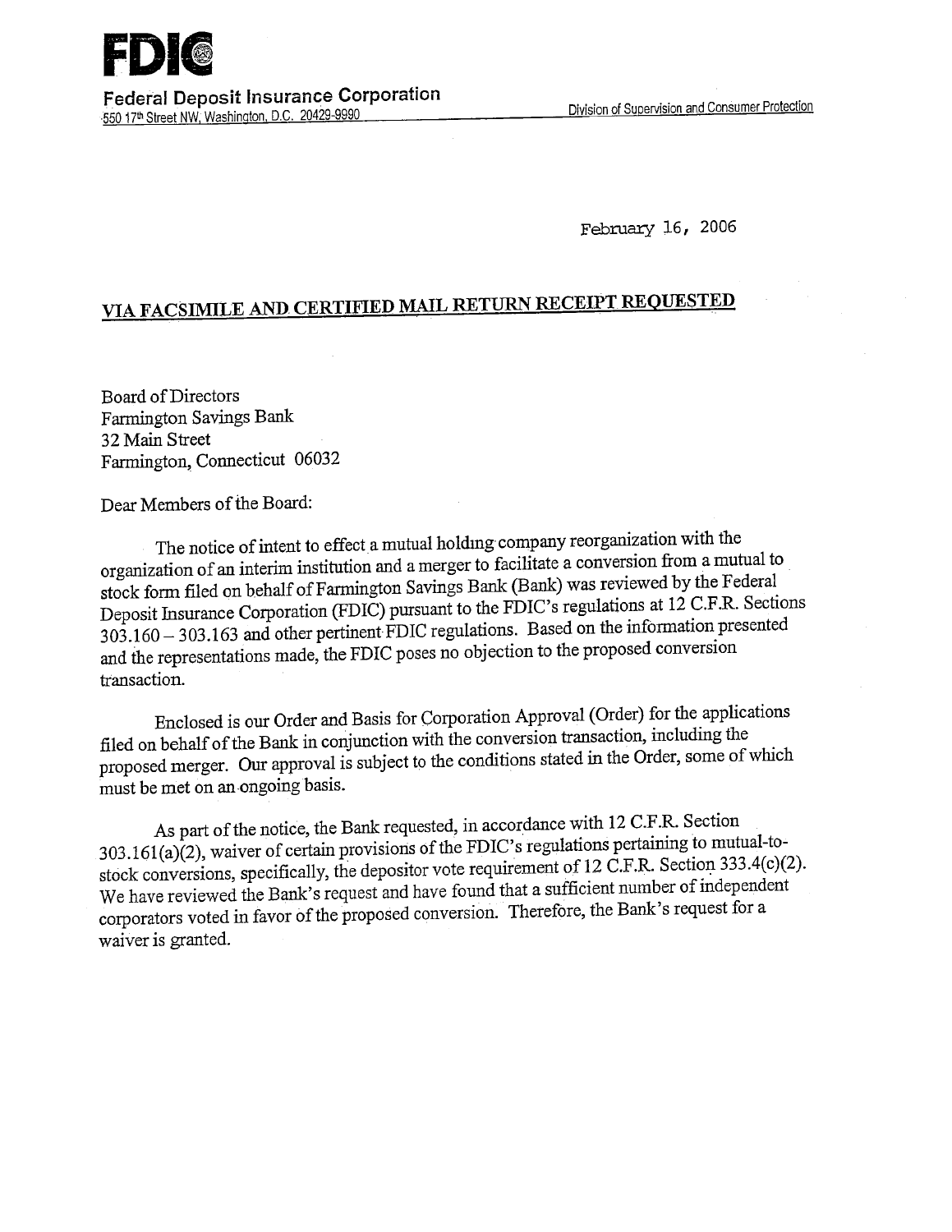Board of Directors Farmington Savings Bank Page 2

Please notify the Boston Area Office in writing when the proposed transaction has been consummated. If an extension of time limit included in the Order is required, a letter requesting a specific extension of the limitation, including reasons therefore, should be submitted to the Boston Area Office.

Sincerely,

/s/

John M. Lane Deputy Director

Enclosure

cc: William W. Bouton III Tyler Cooper & Alcom, LLP 185 Asylum Street CityPlace I, 35<sup>th</sup> Floor Hartford, Connecticut 06103-3488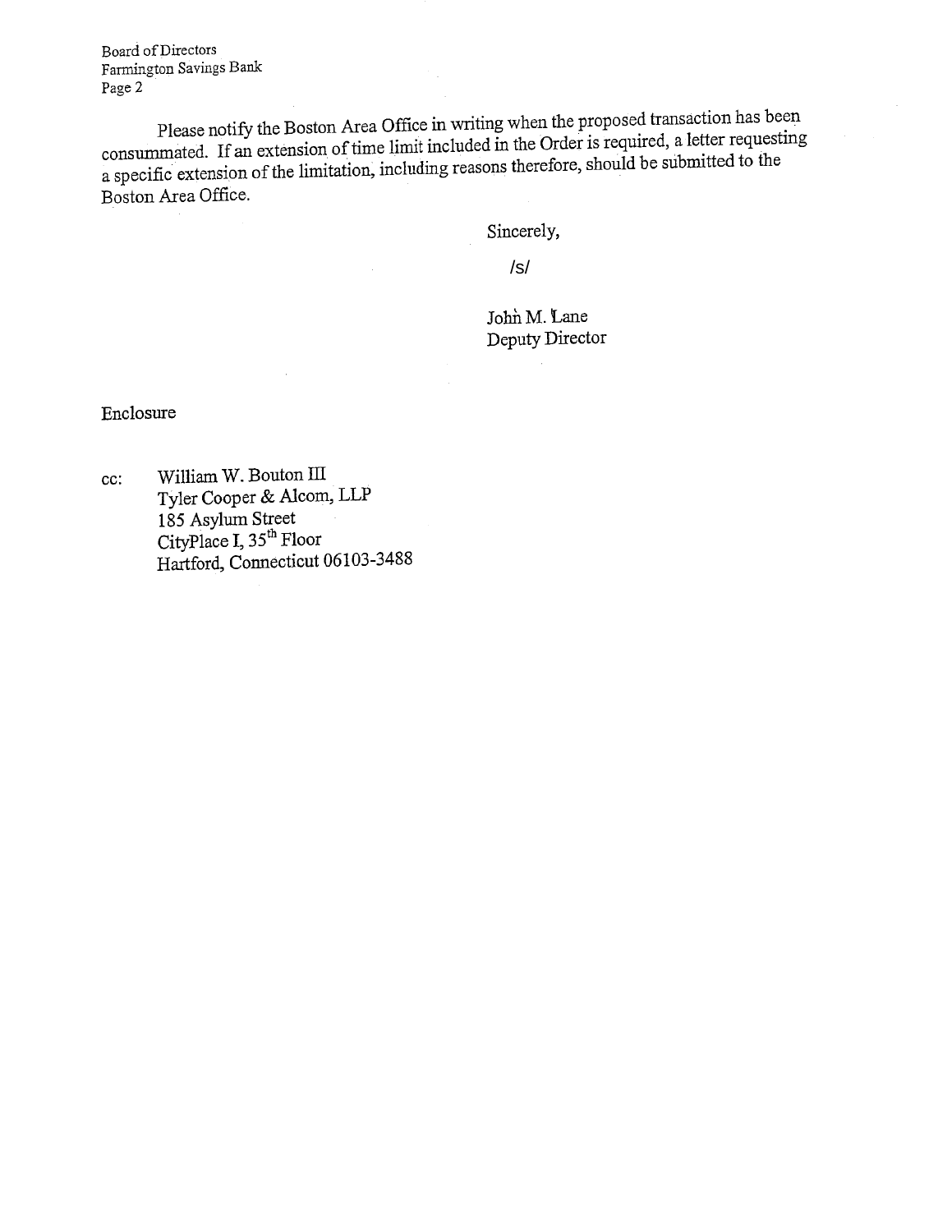## **FEDERAL DEPOSIT INSURANCE CORPORATION**

Farmington Savings Bank Farmington, Hartford County, Connecticut

Application *for* Consent to Merge

## **ORDER AND** *BASIS FOR* **CORPORATION APPROVAL**

Pursuant to Section 18(c) and other provisions of the Federal Deposit Insurance (FDI) Act, an application has been filed on behalf of Farmington Savings Bank, Farmington, Connecticut (Mutual Institution), currently a state-chartered, mutually-owned Bank Insurance Fund (BIF) member with total resources of \$860,599,000 and total deposits of \$725,192,000 as of December 31, 2005, for the FDIC's consent to merge with FSB-Stock Savings Bank,  $F_{\text{c}}$  Connecticut (Stock Savings Bank), a proposed new interim, state-chartered stock sammigton, et

The transaction is to effect the Mutual Institution's plan of reorganization which, solely to facilitate such undertaking, provides for:

- Mutual Institution to establish a state-chartered mutual holding company to be known as First Connecticut Bancorp, Inc., and to capitalize it with \$100,000;
- First Connecticut Bancorp, Inc.; to establish a subsidiary Stock Savings Bank; and
- Mutual Institution to immediately merge with and into Stock Savings Bank, under the name of Farmington Savings Bank, but with the charter of Stock S Bank);

On the effective date of the reorganization, Farmington Savings Bank will be a stock bank that is wholly owned by First Connecticut Bancorp, Inc., a mutual holding company. Upon consummation of the reorganization, the deposits of the Resultant Bank will continue to be insured under the BIF. Following consummation of the merger, Farmington Savings Bank will operate the same banking business, with the same management, at the same locations now being served by the Mutual Institution. The proposed transaction, per se, will not alter the competitive structure of banking in the market served by the Mutual Institution. Farmington Savings Bank's main office will continue to be located at 32 Main Street, Farmington, Connecticut.

Applications for the reorganization of Mutual Institution, establishment of First Connecticut Bancorp, Inc., merger of the Mutual Institution into Stock Savings Bank, and First Connecticut Bancorp, Inc.'s acquisition of 100% of the stock of the Resultant Bank were also filed with the Connecticut Department of Banking, and the Board of Governors of the Federal Reserve System. These applications remain pending.

Notice of the proposed transaction, in a form approved by the FDIC, has been published pursuant to the FDI Act. A review of available information, including the Community Reinvestment Act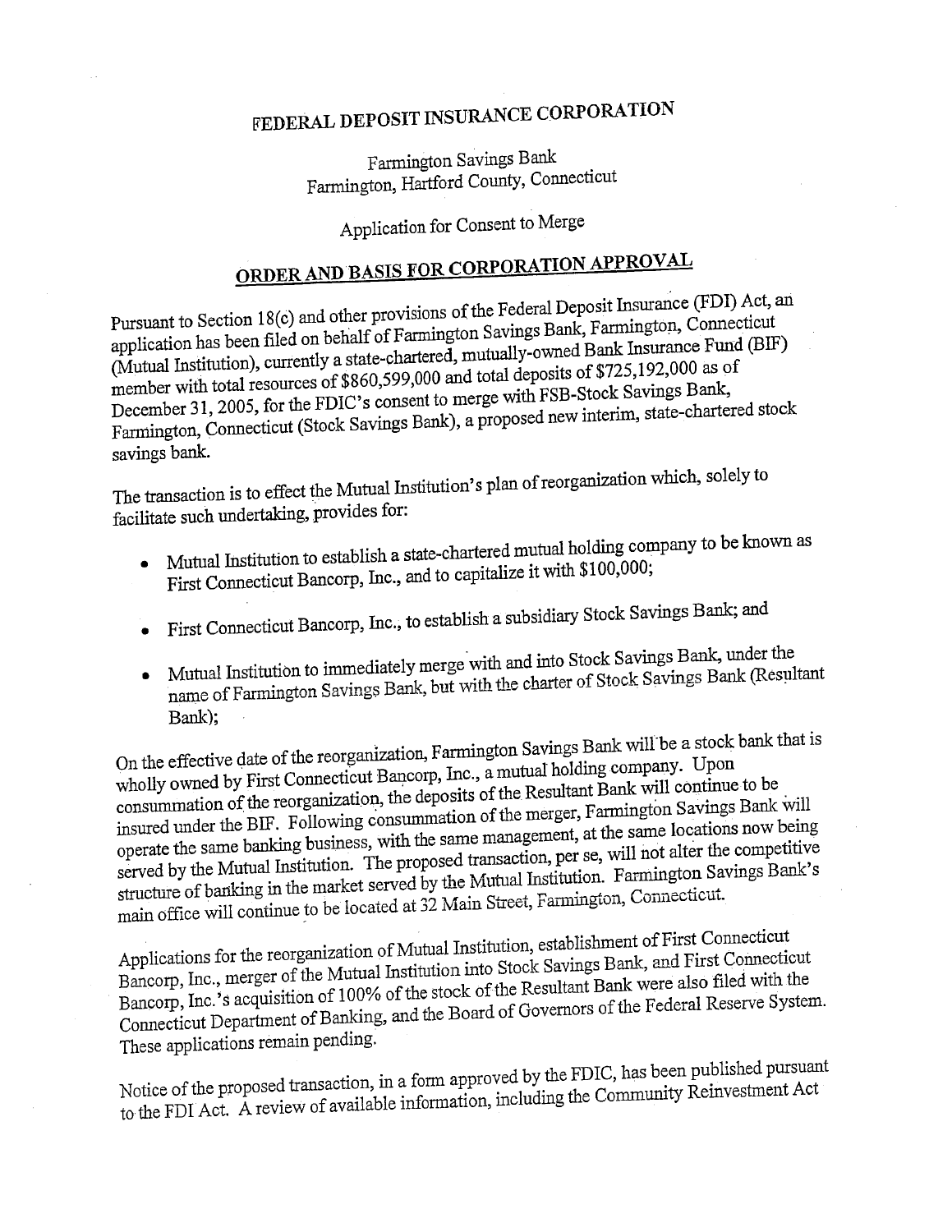(CRA) Statement of the proponent, disclosed no inconsistencies with the purposes of the cRA. Farmington Savings Bank is expected to continue to meet the credit needs of its entire community, consistent with the safe and sound operation of the institution.

In connection with the applications, the FDIC has taken into consideration the financial and managerial resources and future prospects of the proponent bank and the Resultant Bank, the convenience and needs of the community to be served, and the effectiveness of the Resultant Bank's efforts in combating money laundering activities. Having found favorably on all statutory factors and having considered other relevant information, including reports on the competitive factors furnished by the Comptroller of the Currency, the Board of Governors of the Federal Reserve System, the Office of Thrift Supervision, and the Attorney General of the United States, it is the FDIC's judgment that the applications should be and hereby are approved, subject to the following conditions:

- 1. That, except for the proposed transfer of stock to First Connecticut Bancorp, Inc., no shares of the stock of Resultant Bank shall be sold, transferred or otherwise disposed of, to any person (including any Employee Stock Ownership Plan) unless prior notice is provided to, and non-objection is received from, the FDIC;
- 2. That, prior to a sale, transfer or other disposition of any shares of Resultant Bank by First Connecticut Bancorp, Inc., to any person (including any Employée Stock Ownership Plan) or a conversion of First Connecticut Bancorp, Inc., to stock form, Resultant Bank will provide written notification to the FDIC and provide the FDIC with copies of all documents filed with the state and Federal banking and/or securities regulators in connection with any sale, transfer, disposition or conversion;
- That, should any shares of stock of Resultant Bank be issued to persons other than First Connecticut Bancorp, Inc., any dividends waived by First Connecticut Bancorp, Inc., must be retained by First Connecticut Bancorp, Inc. or Resultant Bank and segregated, earmarked or otherwise identified on the books and records of First Connecticut Bancorp, Inc. or Resultant Bank. Such amounts must be taken into account in any valuation of the institution and factored into the calculation used in establishing a fair and reasonable basis for exchanging shares in any subsequent conversion of First Connecticut Bancorp, Inc., to stock form; such amounts shall not be available for payment to or the value thereof transferred to minority shareholders, by any means including through dividend payments or at liquidation;
- 4. That, any change in proposed management, including the board of directors, will render this approval null and void unless such proposal is approved by the FDIC prior to the consummation of the proposed transaction;
- 5. That, the proposed transaction may not be consummated unless and until the Resultant Bank has the authority to conduct a banking business, and that its establishment and operation as a stock savings bank have been fully approved by the Commissioner of the Connecticut Department of Banking, and its holding company, First Connecticut